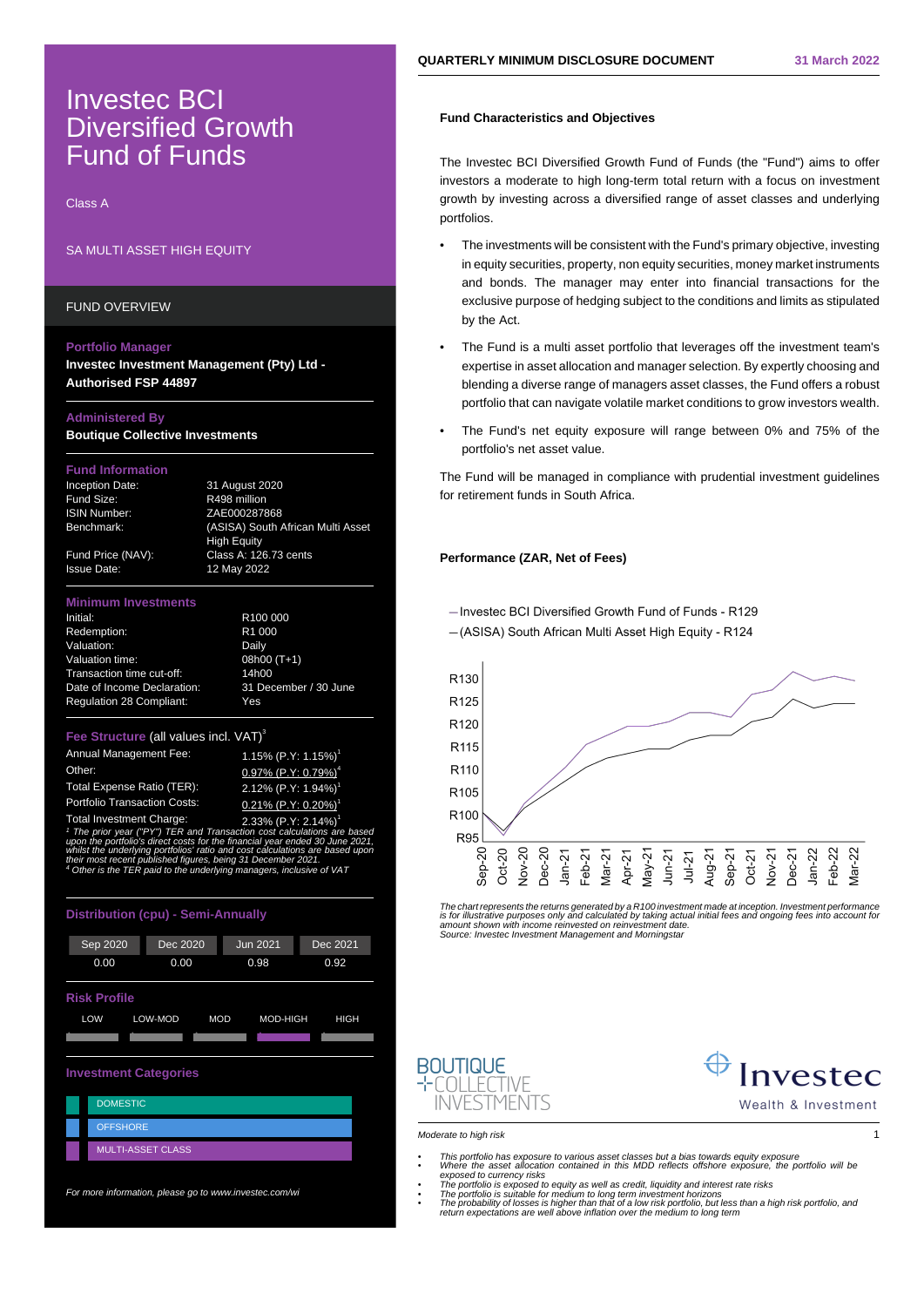# Investec BCI **Diversified Growth** Fund of Funds

Class A



# **Asset Allocation (%)<sup>3</sup>**

-(ASISA) South African Multi Asset High Equity - Investec BCI Diversified Growth Fund of Funds



Source: Investec Investment Management and Morningstar

## **Top 10 Holdings**

| 1. Prosus         | 6. Tiger Brands     |
|-------------------|---------------------|
| 2. Anglo American | 7. Glencore         |
| 3. Impala         | 8. Murray & Roberts |
| 4. Naspers        | 9. Nedbank          |
| 5. Standard Bank  | 10. Northam         |

Source: Investec Investment Management and Morningstar

## **Performance (Class A, net of fees)**

|                                               | 1 year | Since inception <sup>2</sup> | <b>Calendar High</b> | <b>Calendar Low</b> |
|-----------------------------------------------|--------|------------------------------|----------------------|---------------------|
| Investec BCI Diversified Growth Fund of Funds | 10.8%  | 17.6%                        | 24.1%                | 24.1%               |
| (ASISA) South African Multi Asset High Equity | 10.7%  | 14.4%                        | 20.3%                | 20.3%               |

2 Annualised Method of calculation: NAV-NAV. Gross income reinvested Source: Investec Investment Management and Morningstar

# **Calendar Year Returns (Class A, net of fees)**

|                                               | 20205 | 2021  |
|-----------------------------------------------|-------|-------|
| Investec BCI Diversified Growth Fund of Funds | 5.9%  | 24.1% |
| (ASISA) South African Multi Asset High Equity | 4.0%  | 20.3% |

5 From 01 September 2020 to 31 December 2020 Method of calculation: NAV-NAV. Gross income reinvested Source: Investec Investment Management and Morningstar